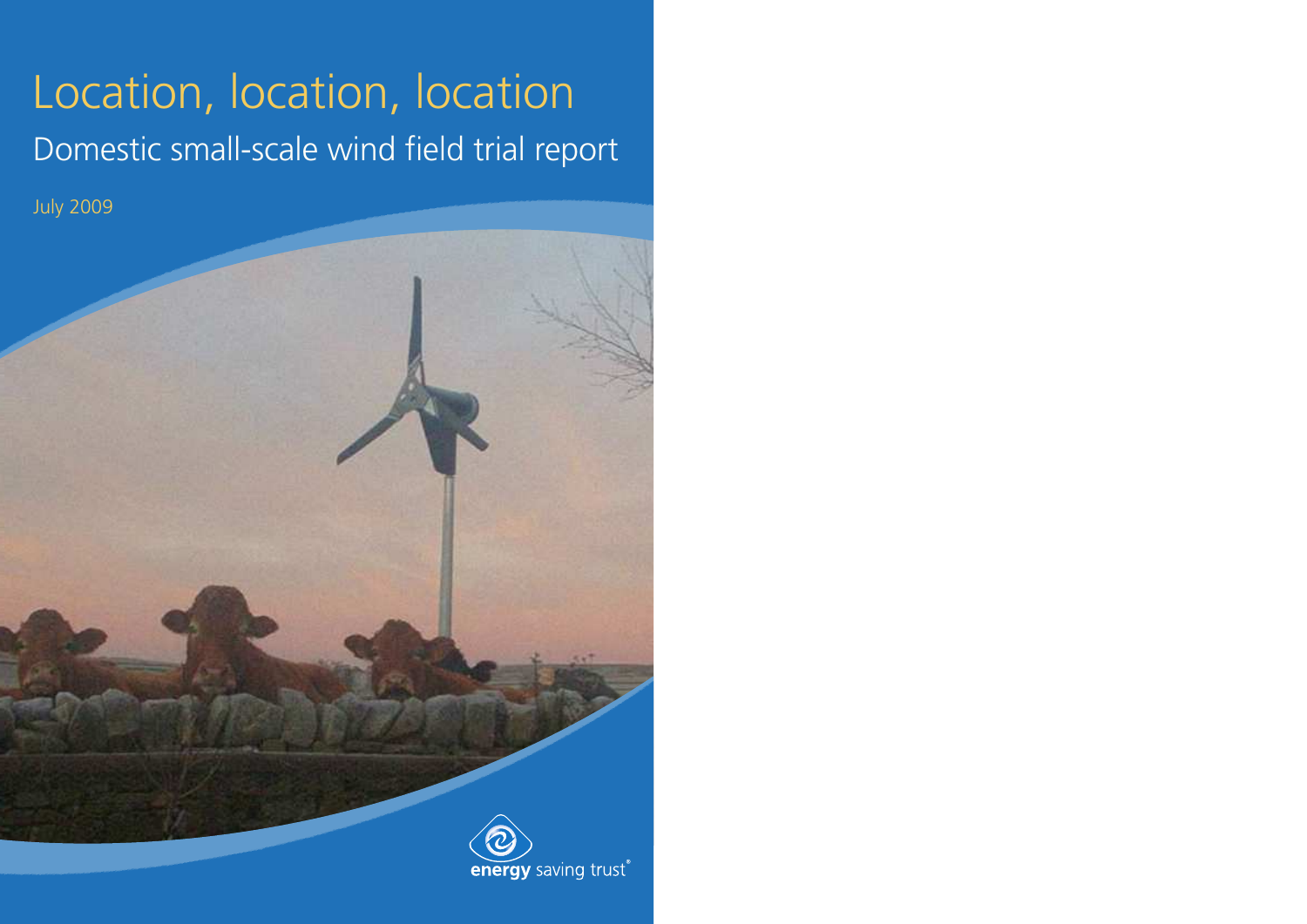

# Foreword

The Energy Saving Trust's work in small-scale domestic wind dates back to 2005. A report compiled for the DTI<sup>1</sup> concluded that 'with the appropriate support, small wind could supply four per cent of the UK electricity requirement and reduce domestic  $CO<sub>2</sub>$  emissions by six per cent'. Subsequently, our reports 'Microwind Electricity Generation in the UK Residential Sector' and 'Generating the Future', both completed in 2007, provided further predictions of the potential market for small wind turbines in the UK by 2050. These projections were based on modelled data and were produced before actual performance data from small-scale wind turbines was widely available. As such, it was difficult at the time to determine the accuracy of such future projections. Since these reports were published, the UK market for domestic small-scale wind has developed rapidly.

In 2007, the Energy Saving Trust launched the first-ever comprehensive monitoring programme of domestic small scale wind turbines in the UK. The main aim was to determine how the technology performs when installed in ordinary people's homes. As a result of this field trial, we can now provide a better indication of the realistic opportunities for installing domestic small-scale wind turbines in the UK.

The Energy Saving Trust has also improved the quality of information available to the public about the performance of small wind turbines, and our network of 21 UK advice centres are now trained to provide individual consumers with advice on whether small wind is likely to be a suitable technology for them. Additionally we are working further with policymakers and industry to improve product and installation standards so future customers will be able to purchase products that are developed and installed to consistent guidelines.

This project forms part of the Energy Saving Trust's extensive market transformation activities in the household-scale low-carbon technology sector, which stem from policy research, through technical testing, to consumer advice. We intend to release results from similar field trials of domestic heat pump and solar water heating installations in the forthcoming 18 months.

1.The Department for Trade and Industry, http://www.dti.gov.uk/files/file27558.pdf The Energy Saving Trust would like to thank our partners who have made this work possible:

EDF Energy RWE npower NIE Energy Centrica plc ScottishPower Ltd Scottish and Southern Energy plc E.ON Engineering Ltd The Scottish Government The Department of Energy and Climate Change B&Q plc The University of Southampton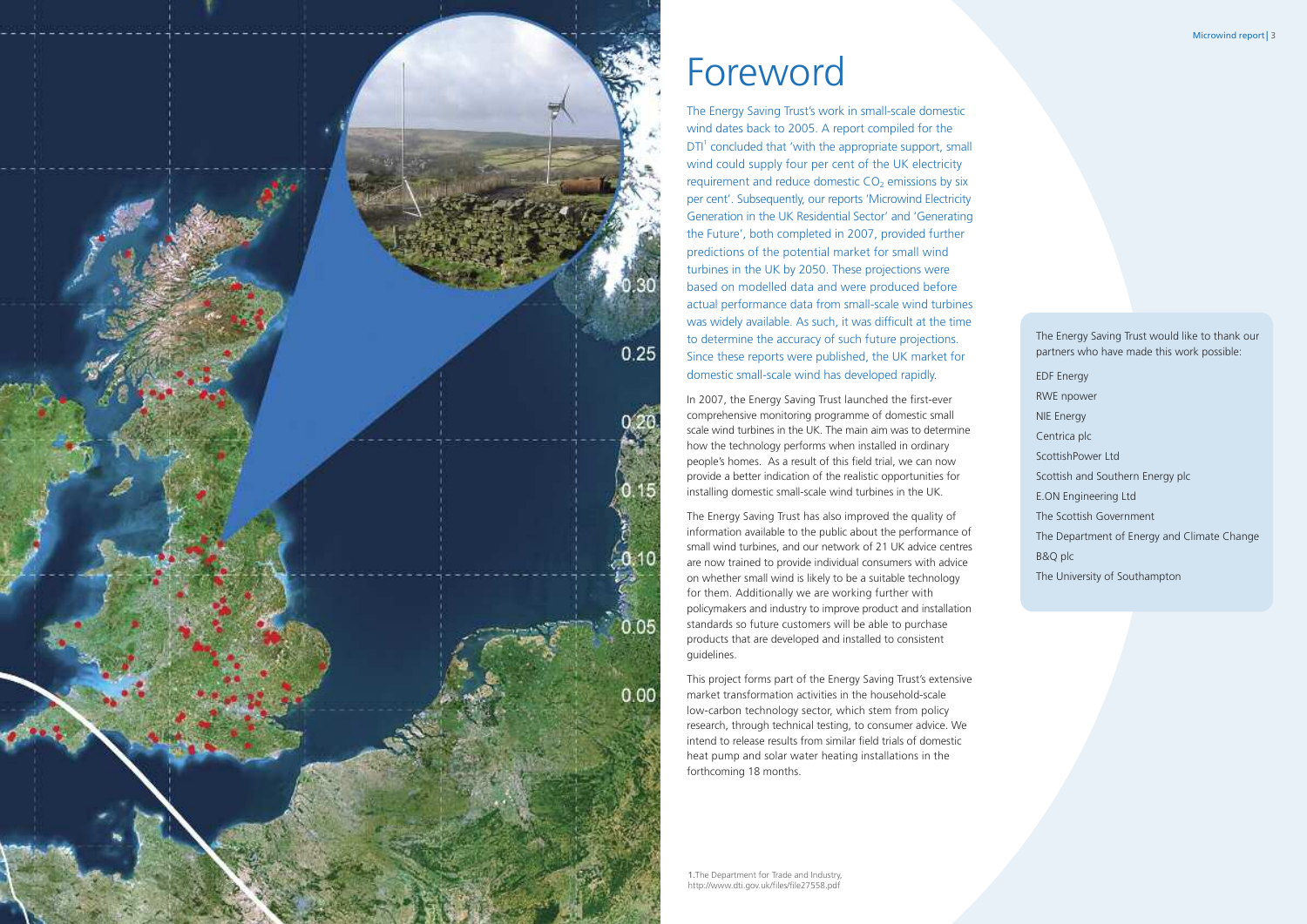The Energy Saving Trust previously undertook policy research to model the potential size of the UK market for small-scale wind. The results from the current field trial provide a much clearer view of the potential for domestic small-scale wind in the UK, and also facilitate improved advice and guidance for consumers. Rural, exposed areas are particularly well suited and Scotland is seen to have the greatest potential for successful installations in the UK.

The report also discusses the results of the UK's first domestic small-scale wind customer feedback exercise. This exercise illustrates customers' motivations for purchasing the technology and recommends ways that advice from both the Energy Saving Trust and installers/manufacturers can be improved to potential customers.

As a result of this comprehensive study, potential customers should be aware of the key points before choosing to install a domestic wind turbine:

# **Executive** summary

- •Wind turbines do work but only when installed properly in an appropriate location.
- There is a potential for delivering carbon savings and energy generation from domestic small-scale wind turbines in the UK.
- •The highest potential for successful household small-scale wind installations is in Scotland.
- •Wind speeds are difficult to predict and highly variable. The Energy Saving Trust recommends that potential customers first utilise the best available wind speed estimation tools and then, where appropriate, install anemometry to determine the wind speed distribution.
- •The introduction of product and installation standards will require that information from specific products is easily comparable.
- •Customers are advised to only consider domestic small-scale wind products and installers that are certified under the Microgeneration Certification Scheme.
- •The Energy Saving Trust advice network is able to provide advice to customers to help determine if a wind turbine may be the right choice for their homes.
- •Domestic consumers should consider energy produced from small-scale wind as one option from a potential suite of microgeneration technologies.

# **Contents**

The Energy Saving Trust's field trial of domestic wind turbines is the most comprehensive technical monitoring exercise of this technology undertaken to date in the UK. The field trial was developed and launched in January 2007 to monitor the actual in-situ performance of a statistically robust sample of turbines installed at real peoples' homes. The results of the trial will enable the Energy Saving Trust to provide detailed advice to policymakers, the industry, and customers about the actual performance of the technology.

| Foreword                                                   | 3  |
|------------------------------------------------------------|----|
| <b>Executive summary</b>                                   | 4  |
| <b>Introduction</b>                                        | 6  |
| Background                                                 | 6  |
| Site selection                                             | 7  |
| Monitored turbines                                         | 7  |
| <b>Domestic wind standards</b>                             | 9  |
| Turbine performance calculation methods                    | 9  |
| <b>Wind speed prediction</b>                               | 10 |
| <b>Performance results</b>                                 | 13 |
| Building mounted turbines                                  | 13 |
| Free standing turbines                                     | 13 |
| Potential market for<br>domestic small-scale wind turbines | 14 |
| Financial incentives for<br>domestic small-scale wind      | 15 |
| Summary of key findings                                    | 17 |
| <b>Customer feedback</b>                                   | 18 |
| <b>Conclusions</b>                                         | 21 |
| <b>Recommendations for domestic consumers</b>              | 22 |

The Energy Saving Trust identified a representative sample of participants and products to participate in the field trial. Sites were identified from a selection of grant recipients who had installed either building mounted or free standing (pole mounted) domestic small scale wind turbines as well as further sites put forward by wind turbine manufacturers. The Energy Saving Trust has maintained a close relationship with householders participating in the trial throughout the duration of the project.

This report illustrates the technical factors that impact on the performance of domestic small-scale wind turbines, including installation and proper siting. Turbine performance is also highly dependent upon the local wind speed, and, as such, the research undertook an assessment of the accuracy of wind speed prediction models and recommends the most suitable option for customers. It is essential to accurately predict the wind speed before installing a domestic small-scale turbine because the performance is shown to be directly dependent upon the locally available wind speeds.

The report also discusses the different methods that manufacturers use to provide information about their turbines to potential consumers. To date, there have been minimal standards in place to regulate the information available to customers. As such, it has been difficult to determine which model of turbine might be appropriate for a particular customer, or whether a turbine is indeed the most appropriate technology. The report recommends that industry standards need to be agreed and implemented to ensure consumers receive adequate information regarding the potential energy generation from a domestic-scale wind turbine.

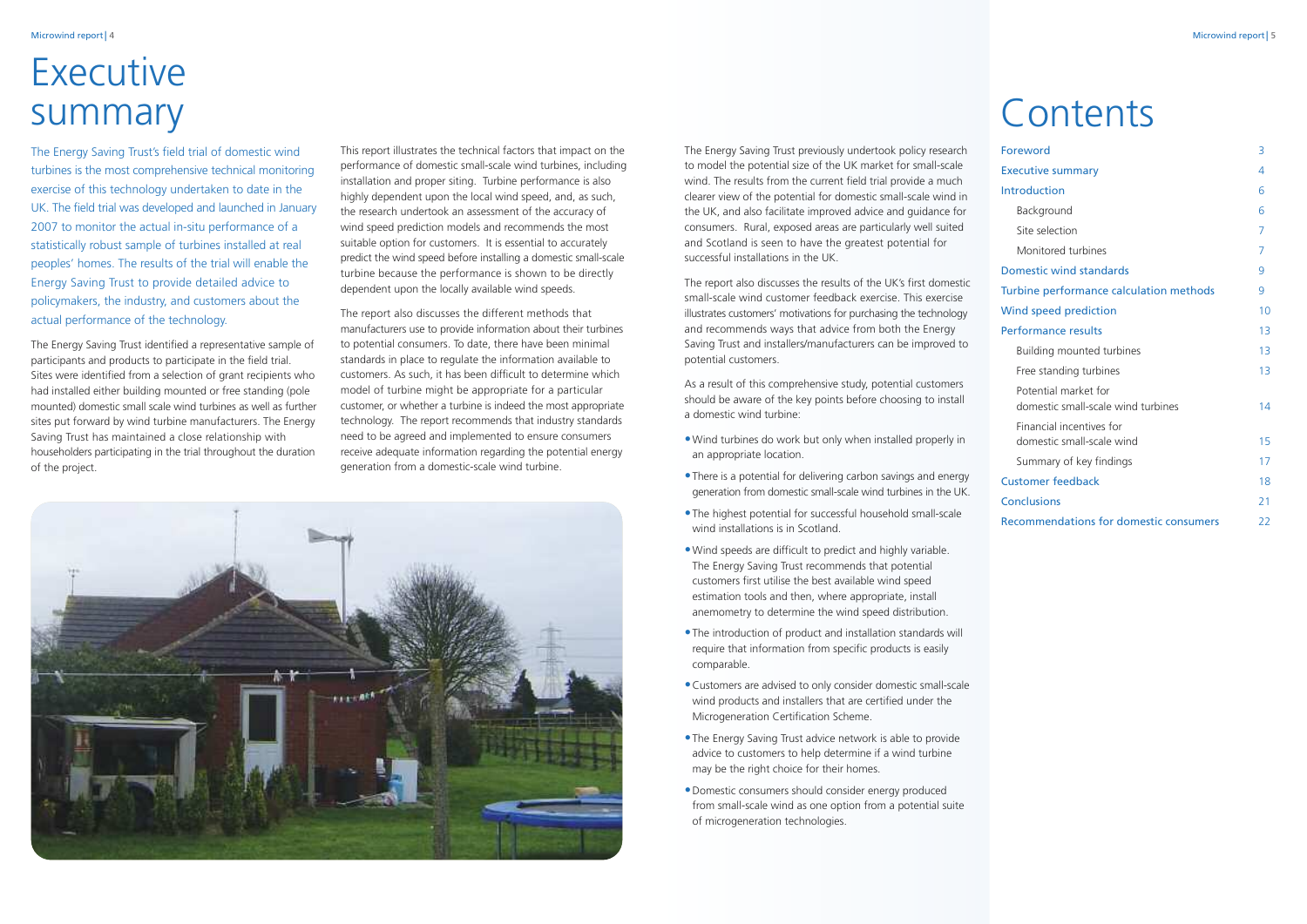# Introduction

The Energy Saving Trust is an independent, UK-based organisation focused on promoting action that leads to the reduction of carbon dioxide emissions - the main greenhouse gas causing climate change – by promoting the sustainable and efficient use of energy.

The Energy Saving Trust is a non-profit making organisation that acts as a bridge from Government to consumers, trade, businesses, local authorities and the energy market. We provide impartial information and advice and have a UK-wide network of advice centres specifically designed to help domestic consumers take action to save energy.

The Energy Saving Trust has a well established reputation of developing and delivering a portfolio of projects to monitor the in-situ performance of energy efficiency and low carbon technologies. The objective of each project is to determine the actual performance and carbon savings when used by domestic customers. Monitoring projects allows the Energy Saving Trust to understand how customers use new, innovative technologies and enables us to identify the potential uptake of the technology in future.

#### **Background**

There has been very little independently assessed performance data available from domestic small-scale wind turbine installations in the UK<sup>2</sup>. Although incentive programmes such as the Low Carbon Buildings Programme<sup>3</sup> (LCBP) and the Energy Saving Scotland Home Renewables Grant Scheme<sup>4</sup> (previously known as SCHRI) have awarded grants to householders to promote the uptake of small-scale wind turbines and other microgeneration technologies, there is no provision to monitor and collect performance data from installations. Customers have instead relied upon manufacturers' performance claims and the recommendations of installers when making a decision to install a domestic-scale wind turbine.

The Energy Saving Trust identified that the lack of independently assessed performance data poses a barrier for potential domestic consumers. Additionally, accurate wind speed data is not readily available for many potential customers of domestic small-scale wind turbines, especially those in urban locations. Early in 2007 the Energy Saving Trust therefore developed a methodology to monitor the actual performance of domestic small-scale turbines – installed in real homes – as part of a national field trial.

The objectives of the field trial were to collect actual performance and wind speed data from a sample of domestic sites across the UK, report on key findings, and make recommendations based upon the results. The Energy Saving Trust's field trial is the most comprehensive monitoring exercise of domestic small-scale wind turbines undertaken to date in the UK. The field trial monitored the actual in-situ performance of a statistically robust sample of 57 domestic installations for one year ending in March 2009. Because little was known about the actual performance of domestic small-scale turbines, the field trial provides the first detailed analysis of the actual energy generation from domestic installations. The research also provides insight into key areas that can affect domestic wind turbine performance such as the wind speed, turbulence, installation, and siting. As a result of this field trial, the Energy Saving Trust can provide specific advice to consumers, installers, manufacturers, certification bodies, and the Government regarding best practice in these key areas.

The methodology and scope of the field trial was developed through extensive consultation with relevant UK stakeholders including the Government, industry, the energy suppliers, the British Wind Energy Association (BWEA), and various research institutes. Thus, the data has been collected in accordance with robust agreed protocols and the results provide an accurate representation of the actual performance of the monitored wind turbines during the period.

The field trial has been delivered with funding from a wide variety of partners including the Energy Saving Trust, the UK's main energy suppliers (EDF Energy, RWE npower, NIE Energy, Centrica plc, ScottishPower Ltd, Scottish and Southern Energy plc, and E.ON Engineering Ltd), the Scottish Government, Defra and B&Q plc. All funders were represented on the project's advisory group and have been influential in the trial's site selection and results dissemination strategy.

The work undertaken for this project has enabled the Energy Saving Trust to gather the first independent performance data from specific models of wind turbines in the UK. The work provides a detailed analysis and comparison of actual versus predicted turbine performance; makes recommendations for the improvement of industry standards; and identifies key areas where information to the consumer should be improved.

This report presents a discussion of the industry standards for domestic small-scale wind turbines; an analysis of wind speed

prediction models and discussion of the implications for future siting of turbines; and undertakes a comprehensive analysis of wind turbine performance. The report also assesses the potential size of the market for domestic-scale wind in the UK, discusses the implications for consumers, and makes recommendations for the future.

#### Site selection

In early 2007 the Energy Saving Trust engaged with Low Carbon Buildings Programme (LCBP) grant recipients who had installed a building mounted 'micro' wind turbine. These grant recipients were invited to join the trial as fully monitored sites or to provide monthly meter readings. In total 38 building mounted turbines were chosen to be fully monitored for one full year. The first data collected from these sites was available from November 2007. Additional sites – predominantly free standing pole mounted turbines – were added to the field trial in early 2008. These sites were identified from LCBP grant recipients and the manufacturers. In total 19 free standing turbines were chosen to be fully monitored for one full year. Field trial sites included urban, suburban and residential areas; agricultural farms; and remote community schemes such as those in the Orkneys.

In addition to the 57 Energy Saving Trust funded technically monitored sites, householders at 68 additional sites agreed to provide monthly energy generation data, and a further 29 Warwick Wind Trial<sup>5</sup> sites contributed data. The analysis presented in this report focuses predominantly on the technical performance of the 57 Energy Saving Trust monitored sites.

#### **Monitored turbines**

The turbines monitored in the field trial were domestic smallscale building mounted and free standing turbines ranging in rated power output from 400W to 6000W. A turbine's rated power indicates its output (in Watts) at a specified wind speed. Most manufacturers have, to date, chosen to rate their turbines at wind speeds ranging from 11-12.5 m/s. Customers should be aware that manufacturers are not yet required by an industry standard to rate their product at an agreed wind speed, and that turbines begin to produce energy at different wind speeds (known as the 'cut-in' speed). In this report, wind speed is expressed in metres per second (m/s).

- 3. Low Carbon Buildings Programme, http://www.lowcarbonbuildings.org.uk/
- 4. Energy Saving Scotland Home Renewables Grant Scheme,

5. Warwick Wind Trials, http://www.warwickwindtrials.org.uk/

<sup>2.</sup> The field trial monitored domestic wind turbines rated in output from 400W to 6kW

http://www.energysavingtrust.org.uk/scotland/Scotland/Energy-Saving-Scotland-home-renewables-grant-scheme-previously-known-as-SCHRI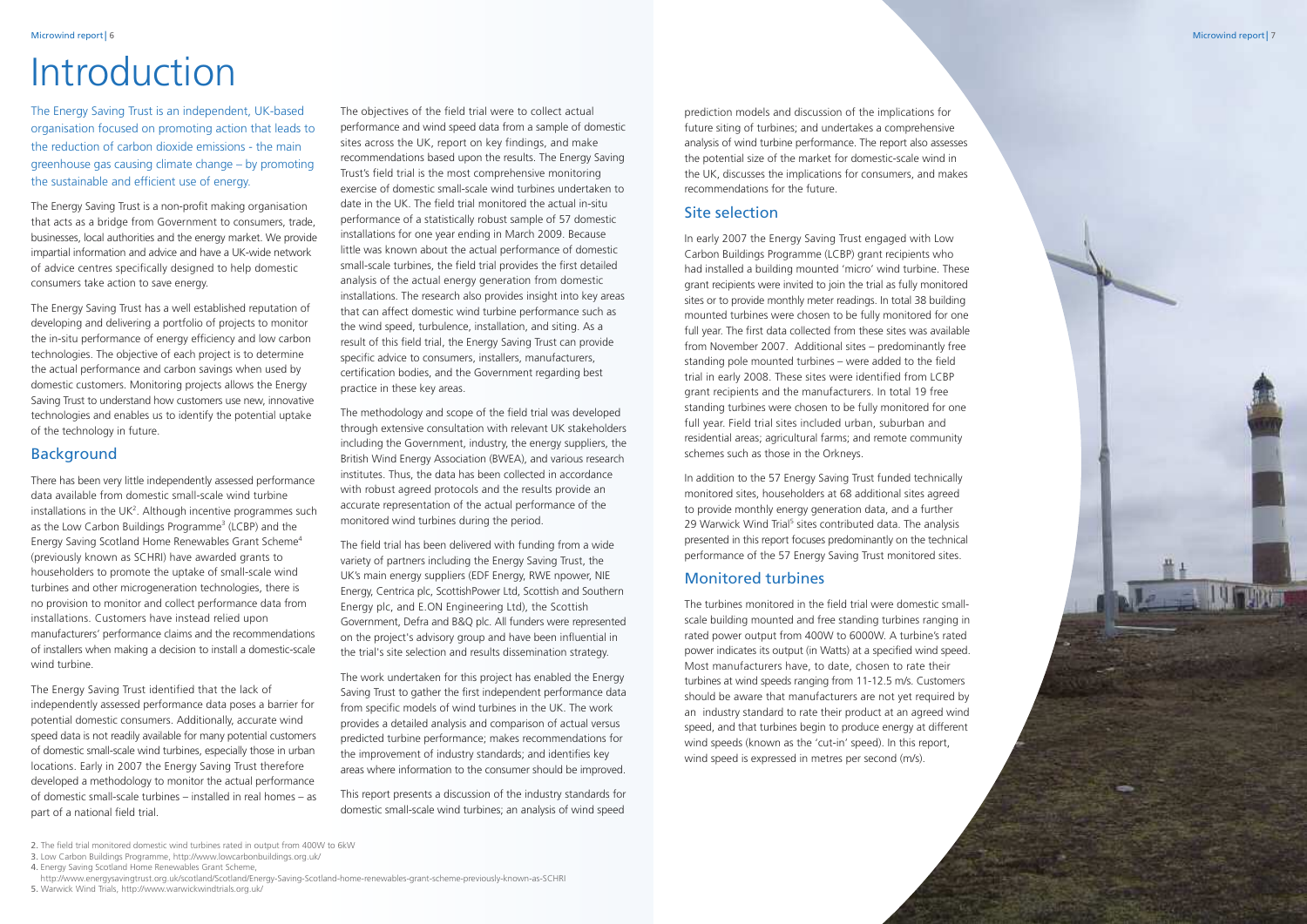**Table 1**

provides a breakdown of turbines monitored within the trial. classified as building mounted or free standing turbines, and lists the rated power, rated wind speed, and cut-in wind speed for each turbine.

> **Figure 1** shows a distribution of field trial sites in the UK.

### Domestic wind standards

The domestic small-scale wind turbines monitored in the field trial were installed in 2006-2007. All of the monitored turbines were installed by an installer accredited through the Government's Clear Skies programme (the accreditation programme for domestic-scale microgeneration technologies at the time). Customers now interested in purchasing a domestic small-scale wind turbine should be aware that a number of standards have been introduced since 2007 to improve the installation, design, durability, and rating of domestic small-scale wind turbines sold in the UK. As a result of this field trial, the Energy Saving Trust has actively influenced Government and industry to design and implement the most relevant standards and provide consumers with the most accurate information regarding products, installers, and wind speed prediction.

## Turbine performance calculation methods

Three methods are commonly used to calculate the predicted performance of small-scale wind turbines and provide information to consumers.

One method is the calculation of a load factor. This calculation is expressed as a percentage of the actual output of a turbine at a specific site compared with its maximum rated output. To date, commonly quoted data has suggested that average

expected load factor figures for domestic small-scale wind turbines would be 10 per cent for building mounted turbines and 17 per cent for free standing turbines<sup>6</sup>. Data collected from field trial sites were analysed to determine if these are realistic assumptions. To put these figures in perspective, large, Megawatt-scale commercial on- and off-shore wind turbines in the UK have annual capacity factors of around 30-40 per cent.

The Annual Energy Production (AEP) yield is another method used to calculate the performance of a turbine. This method is part of the British Wind Energy Association (BWEA) standard to determine the 'reference annual energy' generation of small-scale wind turbines and provide an indication of a turbine's annual yield at an average wind speed of 5m/s. Data collected from the field trial was analysed to determine if the manufacturers' claims of annual energy production at average wind speeds of 5m/s were accurate and if this is a suitable wind speed at which to rate turbines for sale in the UK market. Data illustrated that this benchmark wind speed was too high to provide a comparison of AEP at the turbines monitored in the field trial as few sites achieved the average wind speed of 5m/s during the period of data collection.

Additionally, manufacturers quote the output and efficiency of their turbine represented by a power curve. A power curve is generated by plotting measured turbine output at a range of wind speeds on a graph. This indicates to consumers the predicted output at a given range of wind speeds, as shown in **Figure 2.**





6. BWEA Small Wind Systems: UK Market Report 2008; The Energy Saving Trust, http://www.energysavingtrust.org.uk/corporate/Global-ata/Publications/ Generating-the-Future-An-analysis-of-policy-interventions-to-achieve-widespread-microgeneration-penetration

| <b>Building mounted turbines:</b>    |                              |                     |                           |                            |
|--------------------------------------|------------------------------|---------------------|---------------------------|----------------------------|
|                                      | <b>Blade</b><br>Diameter (m) | Rated<br>Power (W)) | Rated wind<br>speed (m/s) | Cut-in wind<br>speed (m/s) |
| Air Dolphin                          | 1.8                          | 1000                | 12                        | 2.5                        |
| Ampair 600                           | 1.7                          | 600                 | 12.5                      | 3.5                        |
| Eclectic, D400                       | 1.1                          | 400                 | 15.5                      | 2.5                        |
| Swift 1.5kW                          | 2.1                          | 1500                | 12.5                      | 2.3                        |
| Windsave, WS1000 1.75                |                              | 1000                | 12.5                      | 4.5                        |
| Free standing, pole mounted turbines |                              |                     |                           |                            |
| Ampair 600                           | 5.6                          | 600                 | 11.5                      | 2.7                        |
| Eoltec                               | 5.6                          | 6000                | 11.5                      | 2.7                        |
| Iskra AT5-1                          | 5.4                          | 5000                | 11                        | 3                          |
| Proven 2.5                           | 3.5                          | 2500                | 12                        | 2.5                        |
| Proven 6                             | 5.5                          | 6000                | 12                        | 2.5                        |
|                                      |                              |                     |                           |                            |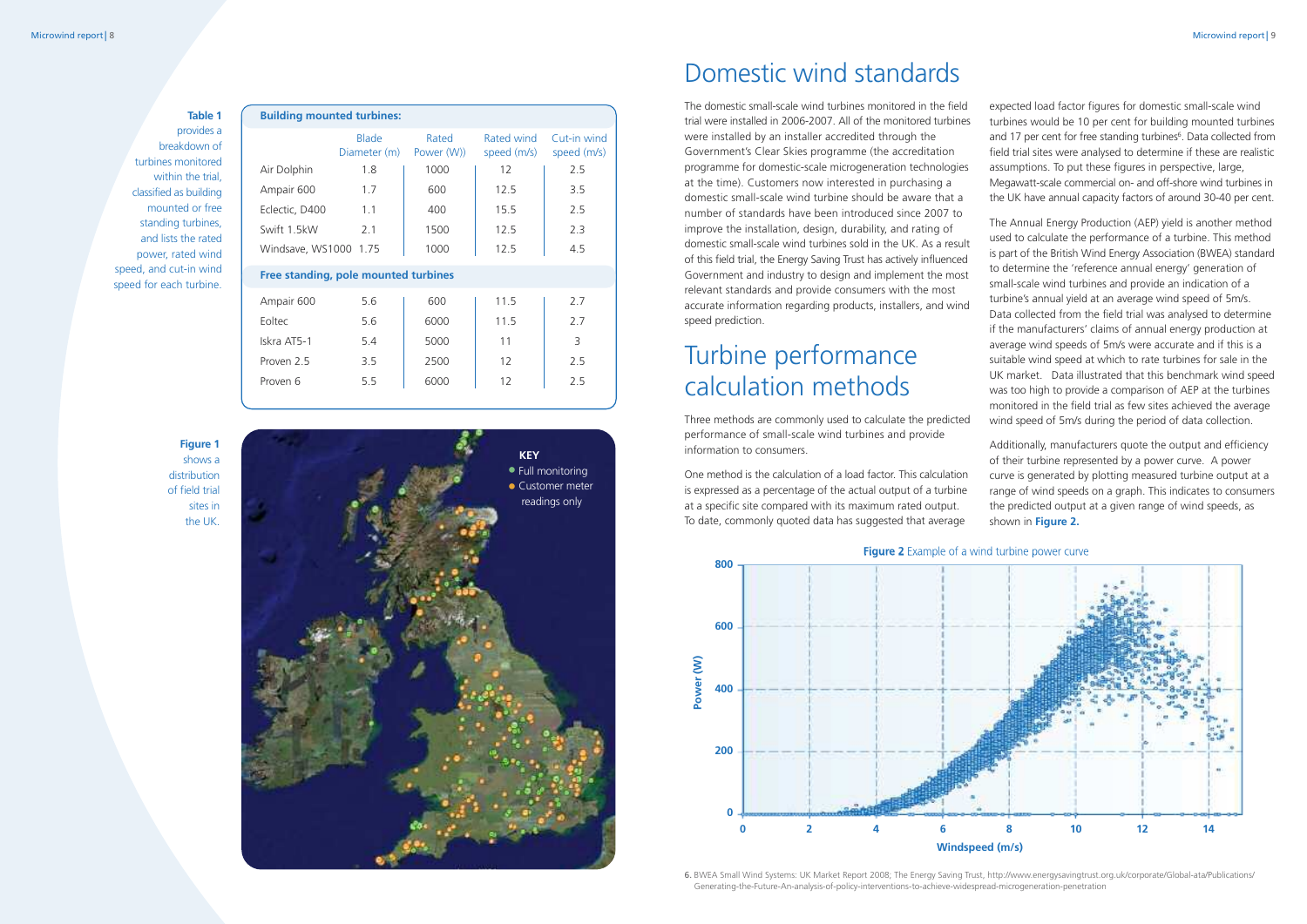These differing methods can be confusing to potential customers. As discussed above, different manufacturers choose to 'rate' their turbine, i.e. claim the rated output figure, at different wind speeds. Further, data collected through this field trial suggests that a number of power curves published by manufacturers, and hence the predictions of potential energy generation, are inaccurate. Thus, it is not easy for consumers to compare the outputs or performance of different products at specific wind speeds. The Energy Saving Trust considers it important that appropriate standards are introduced that would require domestic small-scale turbines to be tested and certified at specific parameters and provide information to the consumer at a standardised protocol. Such harmonised standards would help to eliminate potential confusion for the customer.

## Wind speed prediction

In order to most accurately determine the potential performance of a wind turbine at a site, it is important to have an accurate estimate of the wind resource. A commonly accessible predictive model, the Government's Numerical Objective Analysis Boundary Layer (NOABL) database, has until recently been the primary tool used by manufacturers, installers, planning authorities and consultants to determine a site's potential wind speed. This model, which provides annual average wind speeds for a 1km UK grid square, has been shown to overestimate the potential wind speed at many sites in this field trial especially those in urban and suburban locations. This is because the database does not consider the impact of local obstructions, including trees and buildings, in its methodology. As such, potential customers in built up areas have not been able to access accurate estimates of the potential wind speed and thus the likely annual yield and potential cost savings from installing a domestic small-scale wind turbine.

The Energy Saving Trust has, to date, recommended that customers require a minimum NOABL average wind speed prediction of 6m/s before considering the installation of a domestic small-scale wind turbine at a site. Most UK installers, in comparison, have recommended that a potential site have a minimum average NOABL wind speed prediction of 5m/s. There are now a number of additional methods to predict the local wind speed, including an adjustment to NOABL, which has been adopted as part of the Microgeneration Certification Scheme (MCS) installer standards, as discussed above. In March 2009 the Carbon Trust launched a Wind Yield Estimation Tool which takes local topography and obstructions into consideration. The field trial has undertaken an assessment of these wind speed prediction models compared with actual on-site measurements from the 57 field trial sites and readings from Metrological Office observation stations (Met Station) to determine the most accurate model to predict wind speed at a potential domestic location.



The efficiency of a wind turbine at a given wind speed can be calculated using either manufacturers' claims or actual performance data. The peak efficiencies of the turbines in the field trial, as claimed by the manufacturers, range from 30-60 per cent. The measured peak efficiencies of the turbines monitored in the field trial ranged from 30-45 per cent. Large commercial Mega Watt scale turbines, which are highly optimised, have peak efficiencies of approximately 40 per cent. To put these figures in context, the theoretical maximum efficiency of a wind turbine is 59 per cent, which is known as the Betz limit<sup>7</sup>.

Data gathered through the field trial indicates that none of the sites with building mounted turbines had average annual recorded wind speeds of 4m/s or greater, and only a third of free standing pole mounted turbines had average annual recorded wind speeds of 5m/s or greater. It is therefore likely that many sites in the UK have less of a wind resource than previously predicted. Wind turbines are designed to generate exponentially higher output at higher wind speeds<sup>8</sup> and, as such, the low recorded wind speeds illustrate that many of the sites in the field trial – and likely in the UK as a whole – are providing less energy generation than predicted.

Further, it was not possible to determine the Annual Energy Production at a wind speed of 5m/s for a large number of sites in the trial that had average wind speeds less than this figure.

An analysis of wind speed prediction models illustrates that both NOABL and the measured Met. Station approaches over-estimated the predicted wind speed at all sites with a building mounted turbine **(Figure 3)**, largely due to the impact of local obstructions on the wind resource. This result would support the finding that the actual wind speeds measured at the urban and suburban field trial sites was less than predicted. This analysis shows that both the MCS adjusted NOABL and the Carbon Trust (CT) tool predict wind speeds at more realistic levels in urban and suburban areas, and thus represent a significant improvement to wind speed prediction. The trend lines in **Figure 3** (below) and **Figure 4** (overleaf) illustrate perfect agreement between measured site wind speed and the prediction tool. Plots above the trend line illustrate an over prediction by each tool; plots below the line illustrate under prediction.

#### **Figure 3**

Comparison of wind speed prediction models with anemometer measured wind speed data at fully monitored building mounted turbine sites. Met Station (measured), NOABL (predicted), MCS adjusted NOABL (predicted).

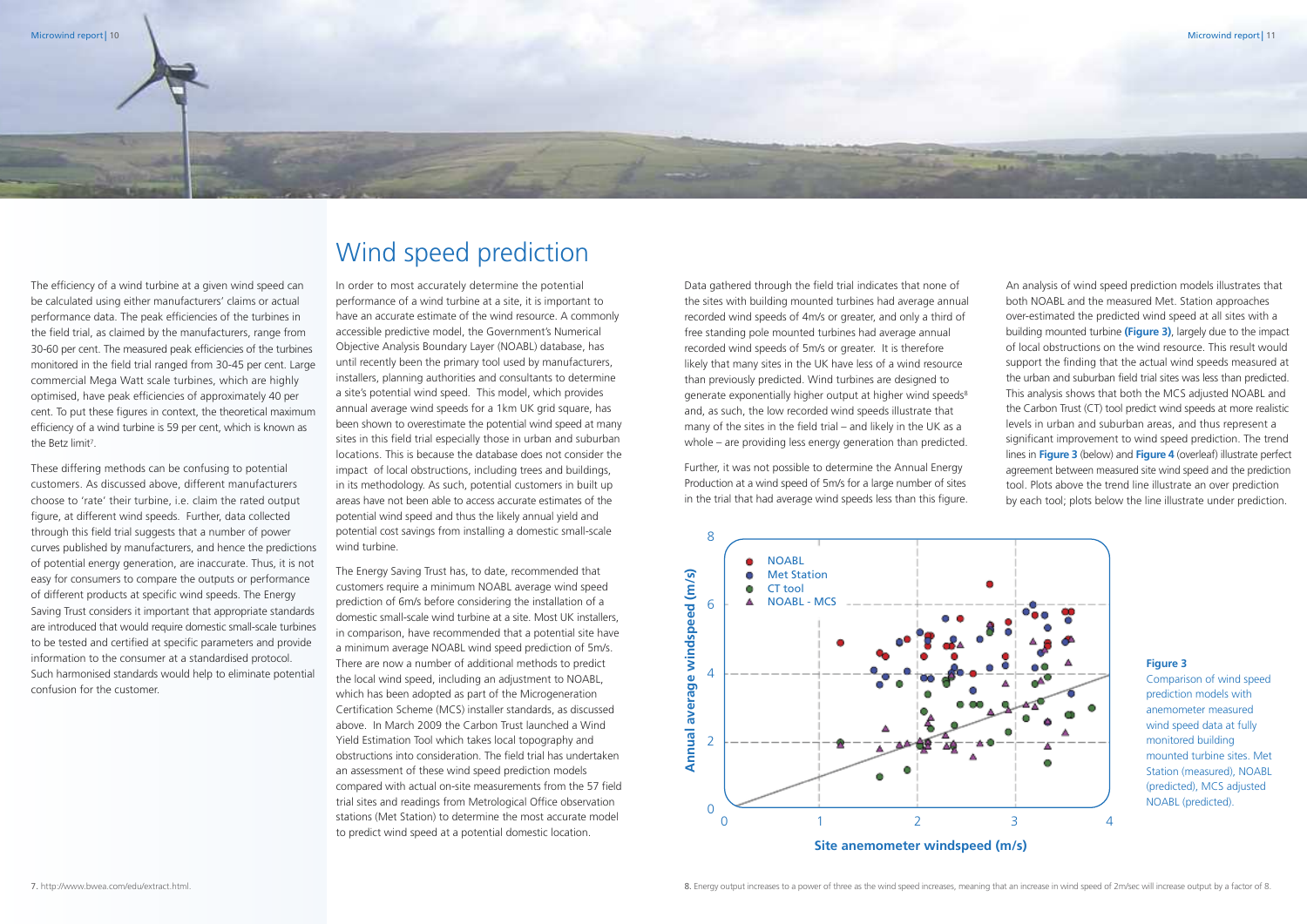Most of the monitored free standing turbines **(Figure 4)** were located in remote locations with an undisrupted wind resource. Thus, the NOABL prediction would be expected to provide a better indication of wind speed at these sites compared with building mounted sites. The analysis of site measurements illustrates that NOABL still tends to overestimate the average wind speed at such sites, whereas the MCS adjusted NOABL figure provides an improved prediction. The Met station data and Carbon Trust tool provide the most accurate predictions.

**Figure 4**

Comparison of wind speed prediction models with anemometer measured wind speed data at fully monitored free standing pole mounted turbine sites. Met Station (measured), NOABL

(predicted), MCS adjusted

NOABL (predicted),

9. The wind speed varies by season. It will likely be necessary to apply a seasonal adjustment factor to a wind speed measured at a given site if measured for 6 months or less.





Although the field trial illustrates that new wind speed prediction models are more accurate than those previously available, potential customers should realise that there will always be a degree of variability in the actual wind speed at a specific site due to topography and local obstructions. The Energy Saving Trust therefore recommends that a potential customer's site should receive a wind speed prediction of at least 5m/s, when assessed using the MCS adjusted NOABL and/or the Carbon Trust tool, as an accurate starting point to determine whether a domestic small-scale wind turbine may be suitable. The Energy Saving Trust then recommends that, whenever possible, anemometry – which provides measurement of wind speed at a given location – is installed at these sites for a minimum period of three months<sup>9</sup> to measure the actual local wind speed before deciding to install a turbine. Doing so will enable customers to make a purchase decision based upon a more accurate wind speed at their specific site location.

### Building mounted turbines

Results from the field trial illustrate that the building mounted turbines did not approach the commonly quoted load factors of 10 per cent. No urban or suburban building mounted sites generated more than 200kWh or £26 per annum, corresponding to load factors of 3 per cent or less. In some cases, installations were found to be net consumers of electricity due to the inverter taking its power (up to 10W) from the mains supply when a turbine was not generating. The highest load factor from a fully monitored 1.5kW building-mounted turbine located in Scotland was only 7.4 per cent, corresponding to around 975 kWh, or  $£127^{10}$  of electricity generation per annum. These lower than anticipated performance figures were primarily due to inappropriate installations, both in terms of locations with a poor wind resource and positioning. As mentioned above, all sites with building mounted turbines were found to have an annual measured wind speed of less than 4m/s. Thus, the poor energy performance was a direct result of inadequate wind resource availability. The Energy Saving Trust therefore recommends that sites achieve a minimum average annual wind speed of 5m/s.

Building mounted turbines performed best when mounted on the gable end of a building, positioned above the ridge line and located in remote rural locations, usually individual dwellings near the coast or on exposed land with an



undisturbed flow from the direction of the prevailing wind. Turbines were shown to perform broadly in line with manufacturers' power curve prediction at the majority of sites. Whilst building mounted turbines can work, it must be emphasised that their successful performance is highly dependent upon an adequate, unobstructed, wind resource and appropriate siting of the turbine.

#### Free standing turbines

The best performing free standing sites in the field trial were always remote rural locations, usually individual dwellings near the coast or on exposed land such as moors. The in-situ results from these sites illustrate that the performance of free standing turbines frequently exceeded commonly quoted annual load factors of 17 per cent. In fact, the average monitored load factor was 19 per cent, and the best sites had load factors of 30 per cent or greater. A 6kW turbine with a 30 per cent load factor would be expected to produce approximately 18,000kWh per annum, which equates to £2,340. Additionally, annual generation also agreed closely with the manufacturer's predictions.

Many of the free standing turbine sites had a measured average annual wind speed greater than those sites with a building mounted turbine. In fact seven sites had measured wind speeds greater than 5m/s. Free standing turbines sited in built up areas did not perform as well, again due to the insufficient wind resource.

### Performance results

The field trial has analysed the output and peak efficiencies of domestic-scale turbines to determine their actual in-situ performance when installed in domestic situations.

#### Anemometry

An anemometer is a piece of equipment that measures the wind speed at a specific site.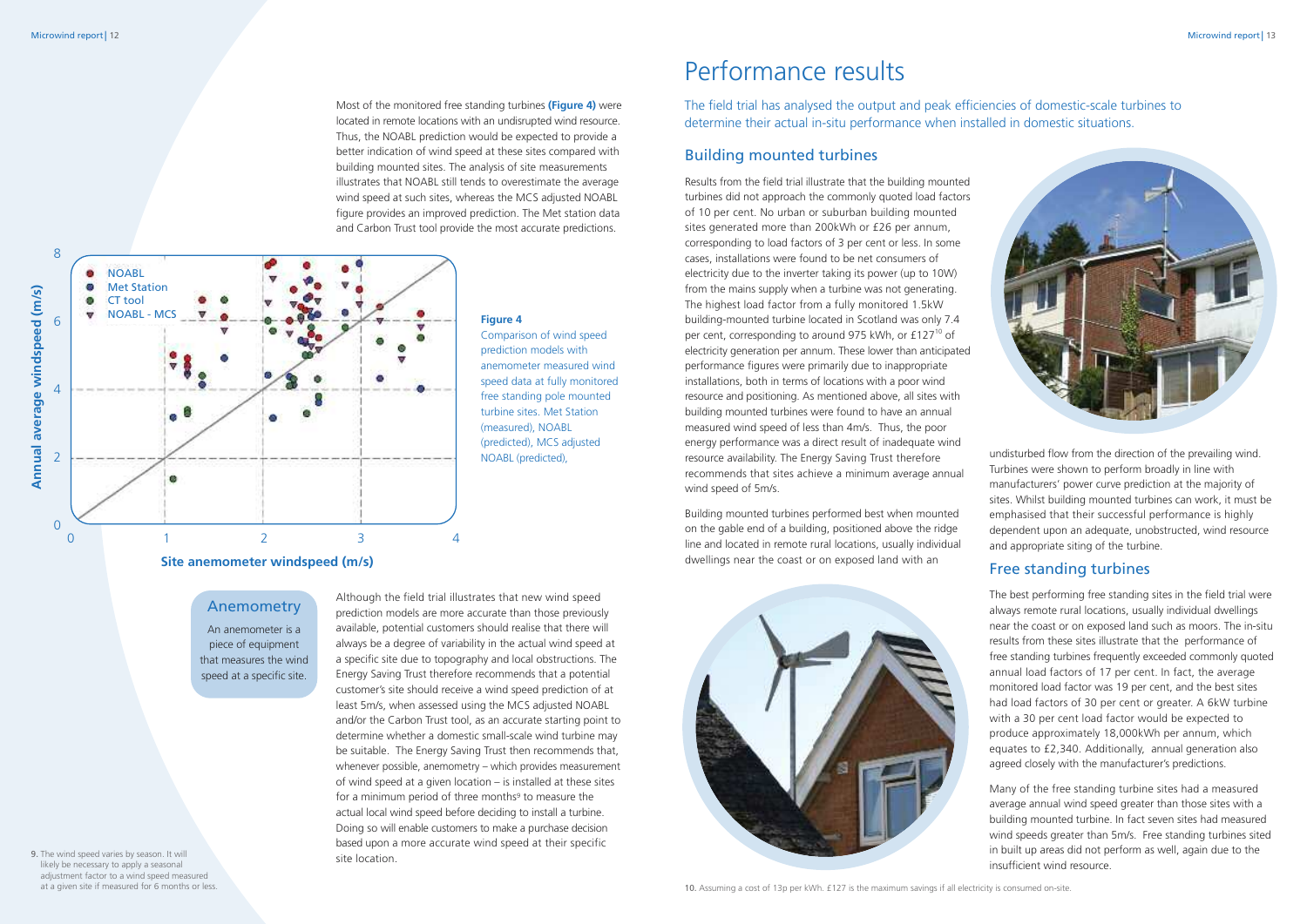#### Potential market for domestic small-scale wind turbines

The Energy Saving Trust completed a report for the DTI<sup>11</sup> in 2005 that concluded 'with the appropriate support, small wind could supply four per cent of the UK electricity requirement and reduce domestic  $CO<sub>2</sub>$  emissions by six per cent'. Subsequent Energy Saving Trust research, 'Generating the Future ', completed in 2007<sup>12</sup>, predicted that with a range of policy interventions, up to five million small-scale domestic wind turbines could be installed in the UK by 2020 if turbines are installed widely in urban areas. Subsequently, the Carbon Trust released a report<sup>13</sup> in 2008 which predicted that small-scale wind, when installed at 10 per cent of UK sites (both domestic and commercial) with adequate wind speeds, could produce 1500 GWh annually, which equates to 0.36 per cent of the UK electricity supply.

The Energy Saving Trust has followed up the field trial work with an assessment of the potential number of domestic small scale wind turbine (400W to 6kW) installations, similar to those monitored through this project, at domestic sites in the UK with a suitable wind speed of at least 5m/s<sup>14</sup>. The analysis has indicated that, with current economic incentives, there are likely to be at approximately 455,650 domestic properties in the UK that would have a suitable wind resource of at least 5m/s and adequate land area and/or building profiles. The figure of 455,650 potential installations equates to 1.9 per cent of UK households and was based upon an analysis of suitable sites including farms and households in three regions of the UK: England and Wales, Scotland and Northern Ireland. The analysis has assumed that only one turbine will be installed at a potential site.

Gross annual generation from these turbines, if installed at 100 per cent of sites meeting the minimum wind speed and siting criteria, would be approximately 3,459GWh per annum, as shown in Table 2. 3,459GWh equates to the amount of electricity used by approximately 870,000 households per year which is approximately 0.9 per cent of UK electricity supply and 3.1 per cent of domestic energy demand<sup>15</sup>.

The analysis (right) is based upon current economics and state of the technology. Manufacturers are working to improve their products in accordance with the Microgeneration Certification Scheme and, as such, future technology may

perform better at lower wind speeds which in turn could increase the size of the potential domestic market in the UK in terms of number of installations and potential energy generation. Until these technologies are proven, the Energy Saving Trust will continue to recommend 5m/s as a minimum wind speed for the installation of a domestic small-scale wind turbine.

#### Potential number of UK domestic small-scale wind turbines.

| <b>Pole mounted turbines - farms</b> |                       |                  |  |  |
|--------------------------------------|-----------------------|------------------|--|--|
| Location                             | Number<br>of turbines | GWh<br>per annum |  |  |
| England<br>and Wales                 | 62,250                | 781              |  |  |
| Scotland                             | 36,200                | 610              |  |  |
| Northern<br>Ireland                  | 16,100                | 749              |  |  |

#### Pole mounted turbines

- buildings with significant land

| <b>Total UK</b>                  | 455,650 | 3,459 |  |
|----------------------------------|---------|-------|--|
| Northern<br>Ireland              | 21,200  | 11    |  |
| Scotland                         | 93,000  | 57    |  |
| England<br>and Wales             | 104,600 | 64    |  |
| <b>Building mounted turbines</b> |         |       |  |
| Northern<br>Ireland              | 10,400  | 163   |  |
| Scotland                         | 43,500  | 732   |  |
| England<br>and Wales             | 68,400  | 792   |  |
|                                  |         |       |  |

#### Potential number of UK domestic small-scale wind turbines by country

| Location             | Number<br>of turbines | GWh<br>per annum |
|----------------------|-----------------------|------------------|
| England<br>and Wales | 235,250               | 1,637            |
| Scotland             | 172,700               | 1,399            |
| Northern<br>Ireland  | 47,700                | 423              |
| <b>Total UK</b>      | 455,650               | 3.459            |

### Financial incentives for domestic small-scale wind

At present, domestic customers with a wind turbine can sell excess electricity generated back to the grid through an arrangement with their energy supplier and their Distribution Network Operator (DNO). The 'buy-back' rate varies considerably amongst the different energy suppliers and, as such, it is difficult for customers of domestic wind turbines to undertake a rigorous financial assessment of the technology's financial viability. The Energy Saving Trust provides a list of the 'buy-back' rates currently available from the energy suppliers on it's website: www.energysaving trust.org.uk/ Generate-your-own-energy/Sell-your-own-energy

The Government is proposing to introduce a 'feed-in tariff' to promote the uptake of renewable technologies, including domestic small-scale wind. The level and structure of these payments have not been agreed but are currently under consultation. However, it is likely that with a feed-in tariff customers will receive a payment for each kWh of electricity generated, with an additional payment for electricity exported to the grid. If a national feed-in tariff is adopted, the owner of the turbine would also benefit from using the electricity generated by their turbine and therefore avoiding the cost of purchasing electricity. The total incentive will probably be set higher than the rates currently offered by the energy suppliers and thus should improve the financial viability for potential customers. Specific benefits of a feed-in tariff are expected to include greater transparency and an easier process for customers to sell excess electricity generation, as well as a better opportunity to determine the cost effectiveness of an installation before purchase.

13. Carbon Trust (2008) Small-scale wind energy: Policy insights and practical guidance. London: Carbon Trust, http://www.carbontrust.co.uk/technology/technologyaccelerator/small-wind.htm

14. The Energy Saving Trust recommends using the Microgeneration Certification Scheme adjusted NOABL methodology or the Carbon Trust tool to predict wind speed at a site.

15. Digest of United Kingdom energy statistics 2008, http://stats.berr.gov.uk/energystats/dukes08.pdf.

<sup>11.</sup> The Department for Trade and Industry, http://www.dti.gov.uk/files/file27558.pdf

<sup>12.</sup> The Energy Saving Trust, http://www.energysavingtrust.org.uk/corporate/Global-Data/Publications/Generating-the-Future-An-analysis-of-policy-interventions-to-achieve-widespread-microgeneration-penetration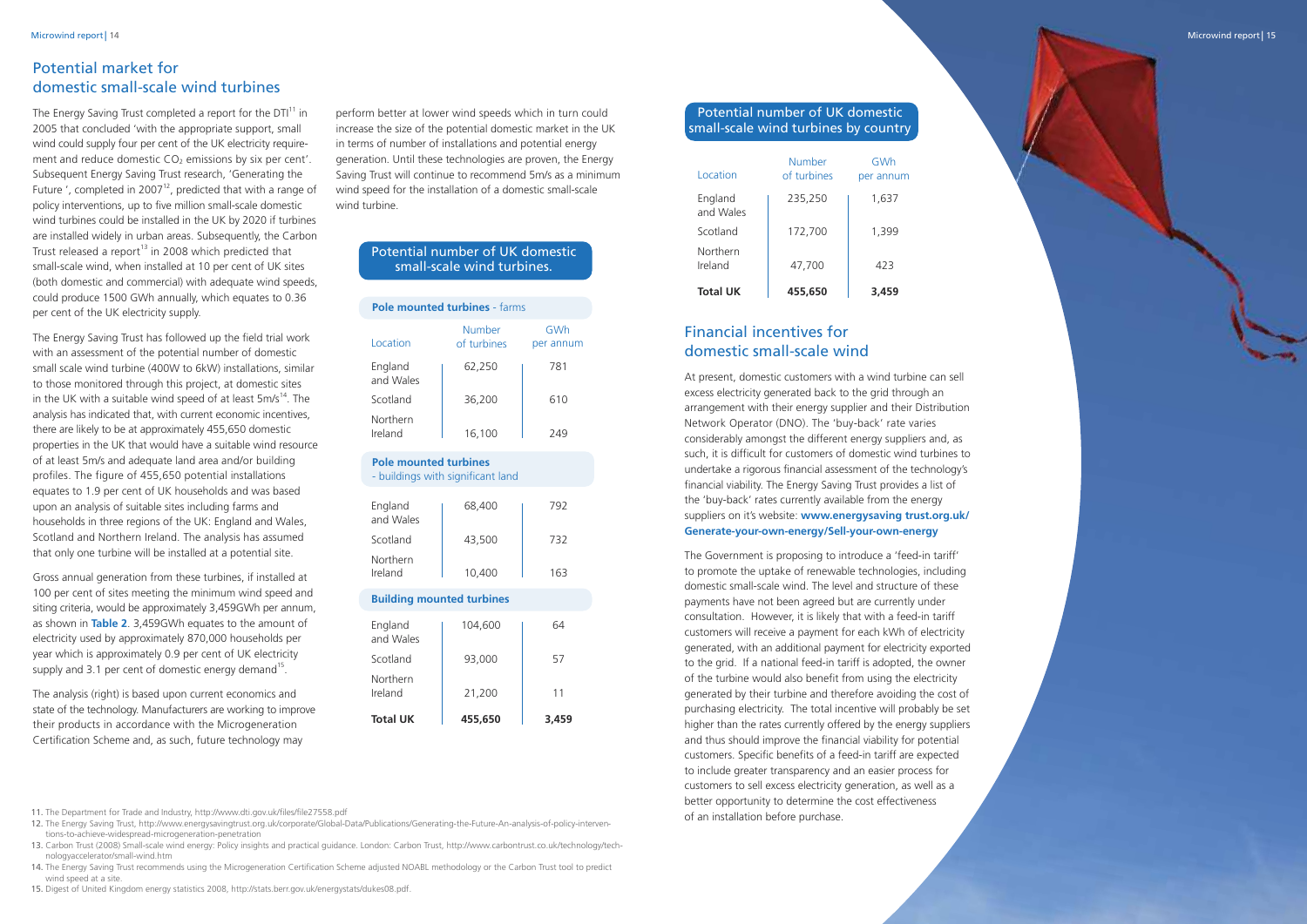### Summary of key findings

- **1** Building mounted turbines monitored in the field trial were primarily located in urban and suburban locations that were found to have inadequate wind speeds. The poor location of these turbines has significantly impacted the measured performance of such turbines.
- **2** Free standing turbines installed in the appropriate location with an undisturbed wind resource were seen to have very good performance with annual load factors in some instances in excess of 30 per cent. As such, a properly sited and positioned 6kW rated free standing pole mounted turbine with a similar annual performance would be expected to generate approximately 18,000 kWh per annum.
- **3** The situation in Scotland was found to be better than the rest of the UK due to a number of factors including higher wind speeds and topography.
- a Whilst building mounted turbines exhibited generally poor output due to installations at sites with inadequate wind speeds, those in rural or exposed locations achieved load factors in excess of 5 per cent. The best building mounted site in the field trial was located in Scotland with a load factor of 7.4 per cent.
- **b** Free standing pole mounted turbines, installed in the appropriate location with a clean-air wind resource, were seen to have very good performance throughout the UK, but observed performance in Scotland was exceptionally good due to higher recorded wind speeds. In Scotland, annual load factors in excess of 30 per cent were measured in some instances.
- 4 Manufacturers' presentation of their power curves and ratings of turbines have been calculated using different methods. Additionally, a number of manufacturers' power curves were deemed inaccurate or incorrect. As such, it is difficult for potential customers to compare the performance of different products. Potential customers should treat published power curves with caution until such time that products receive MCS accreditation.
- **5** The Microgeneration Certification Scheme (MCS) has developed standards that require manufacturers to publish an accredited power curve. These standards will likely be in force by the end of 2009. Such standards will allow customers to more easily compare predicted performance amongst different products.
- **6** The NOABL database was found to significantly overestimate the wind resource at urban sites. It should not be used for wind speed estimation unless the site is very remote. The new Microgeneration Certification Scheme installer standard has incorporated an adjustment to NOABL that is now used by accredited installers. This method provides a more accurate prediction of wind speeds than NOABL at domestic locations, especially for urban and suburban sites.
- **7** The Carbon Trust tool for wind speed estimation was found to be the most accurate method to predict wind speeds at potential sites of both free-standing and building mounted turbines. Estimates at built up and exposed sites were broadly in agreement with in-situ measurements from the field trial.
- **8** Customer feedback indicates that perception of the technology corresponds closely with technical performance. Customers were more positive about their wind turbines when receiving demonstrable cost and energy savings from their turbine.
- **9** There is a good market potential for 455,650 small-scale domestic wind turbines in the UK, especially for free standing pole mounted turbines installed in exposed rural locations.

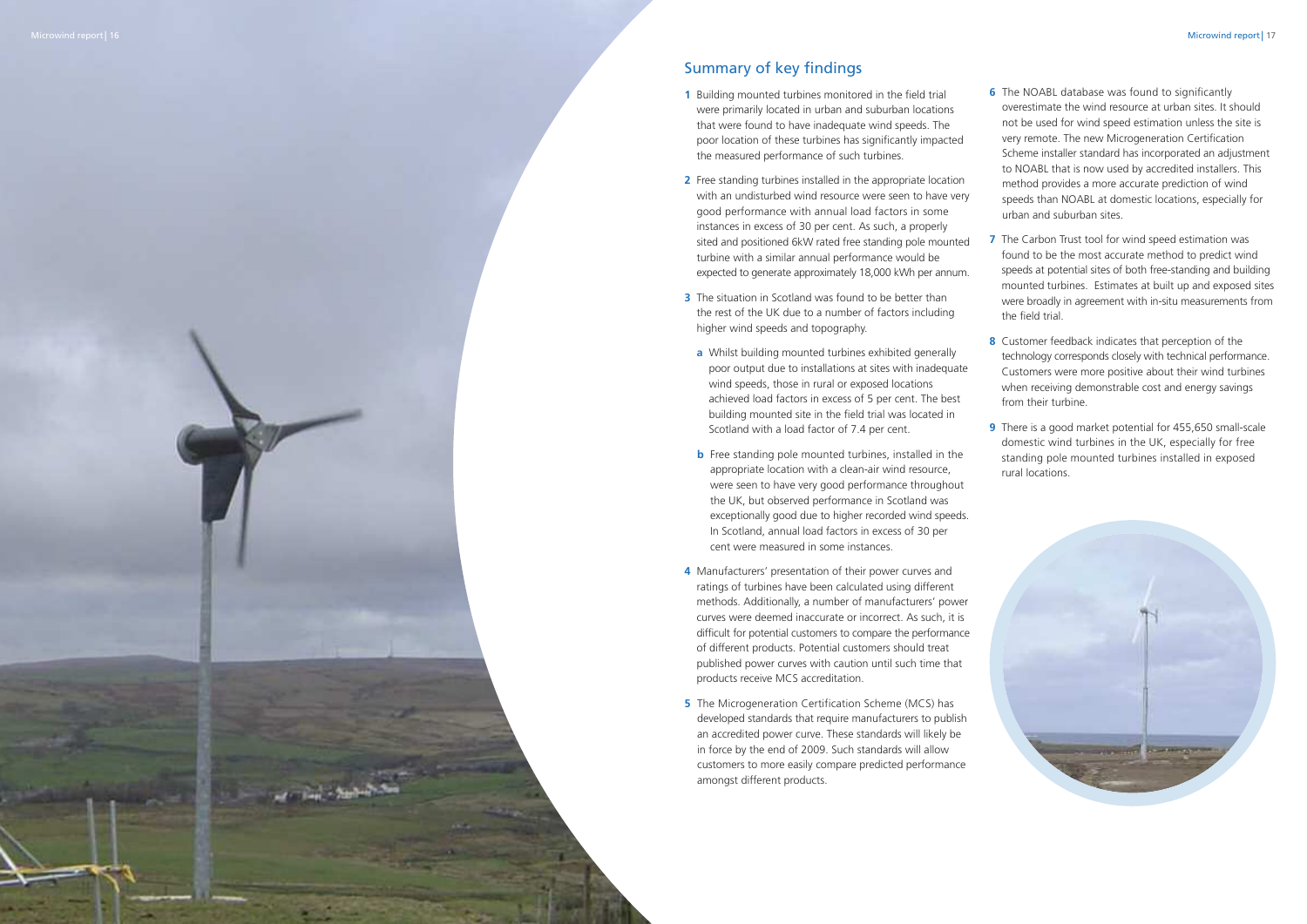# Customer feedback

The Energy Saving Trust conducted a customer feedback exercise to support the findings from the technical field trial. This comprehensive customer feedback exercise was conducted by writing to three groups of domestic wind customers: field trial participants, Low Carbon Buildings Programme (LCBP) grant recipients and Scottish Community and Household Renewable Initiative (SCHRI) grant recipients. Feedback was gathered via an online questionnaire conducted in March and April 2009.

#### The questions were grouped into three categories to determine the following information:

- . The type of turbine, the nature of the installation (urban vs. rural) and the demographics of the participants
- Customer motivation to install a domestic scale wind turbine
- Customer satisfaction with their turbine

A total of 712 customers were contacted to participate in the exercise, including 115 participants in the Energy Saving Trust field trial (this number included both fully monitored sites and energy generation only sites). A total of 360 responses were received, which corresponds to a statistically robust 51 per cent response rate.

A number of notable themes emerged from the analysis of responses. Firstly, an overwhelming number of respondents (85 per cent) installed a wind turbine to reduce their electricity bills. This was the main driver to purchase the technology, followed by a desire help the environment (78 per cent) and to reduce emissions (66 per cent).

Some 49 per cent of respondents claimed they saw a reduction in their electricity bills, and 35 per cent claimed they had seen no reduction since installing their turbine. It must be noted, however, that customers found it difficult to determine the extent of energy/cost savings due to the increases in energy prices.

When commenting on the performance of their turbines, 59 per cent of respondents said their turbine performed reliably, 32 per cent said they perceived their turbine to be noisy and 29 per cent said the turbine caused vibrations. Customers living in rural areas were happier with their turbine than those in urban/suburban areas: 62 per cent of rural respondents would recommend a turbine to a friend, compared with 39 per cent of non-rural respondents.

A large number of respondents expressed difficulties when trying to export excess electricity to the grid. Customers also commented that they were not receiving equitable rates from their energy supplier for any exported electricity, and there were a number of people who had difficulties with the process of claiming Renewables Obligation Certificates.

The results from the customer feedback exercise indicate that customers' perceptions of the technology correspond closely with technical performance of their turbine. Customers were more positive about their wind turbine when receiving demonstrable cost and energy savings. Such demonstrable savings were primarily achieved from turbines in rural locations, and, as such, customers who had purchased free standing turbines in rural areas expressed the most positive feedback. Customers in urban/suburban locations had high expectations from their turbine, but in many instances these expectations have not been met. This is an indication that turbines were installed with claims of potential generation that, due mainly to inadequate wind speeds, have shown to not be tenable in a built up environment.

Customers also expressed the difficulty encountered when trying to sell excess electricity generation to the grid. It is recommended that the energy suppliers provide more comprehensive guidance to existing and potential customers about the process to do so.

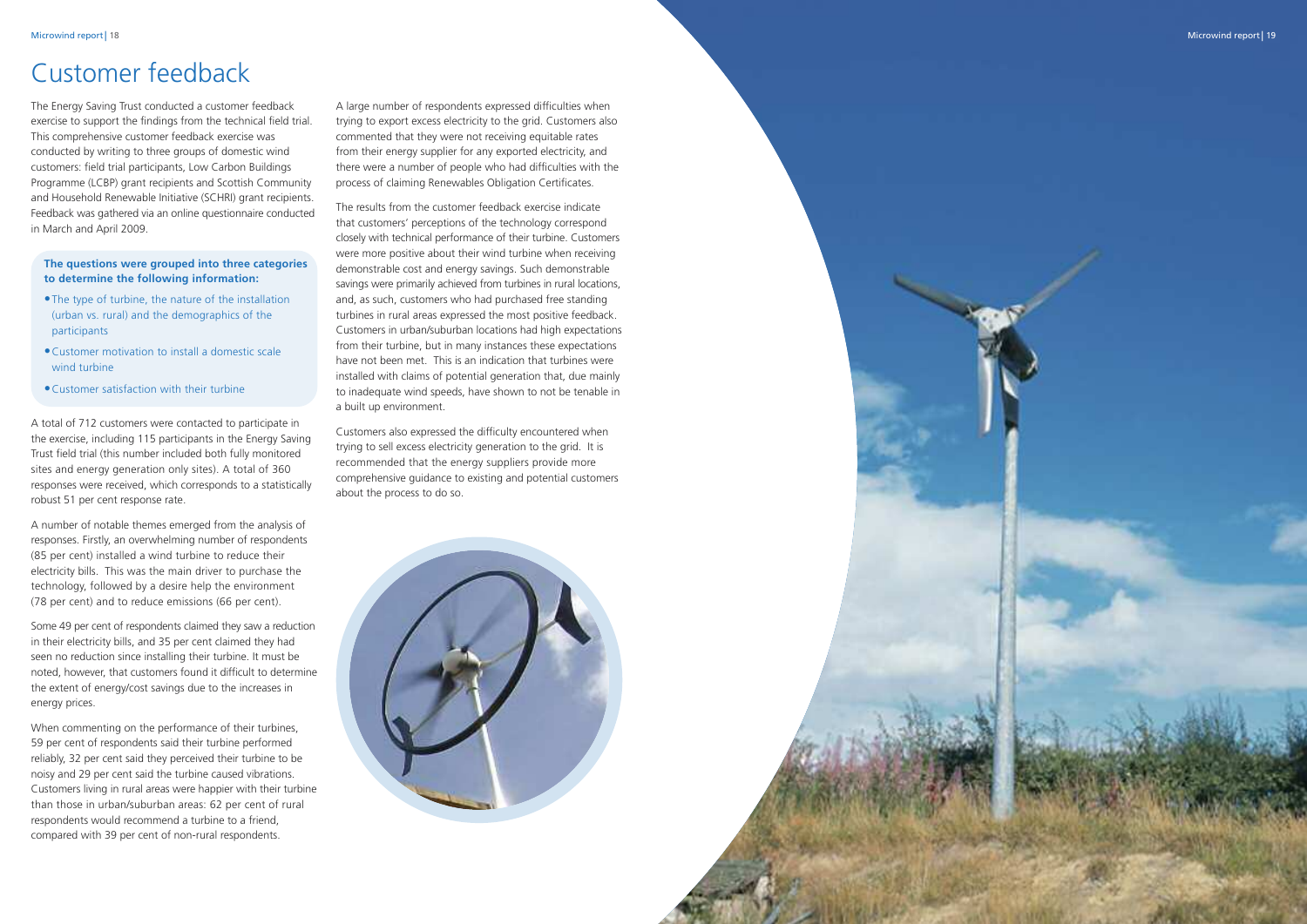### Conclusions

The field trial has highlighted a number of areas that industry and policymakers must improve to support effective growth of the industry and provide better information to potential domestic customers. These key areas include the development and enforcement of installation and product standards, improved wind speed prediction and improved site assessment. The Microgeneration Certification Scheme (MCS) will aim to provide customers with the highest level of assurance in terms of product and installers. The Energy Saving Trust has consulted with relevant stakeholders to discuss these improvements and identify future actions to provide better information to potential consumers.

The field trial has shown the need for uniform, industry adopted, installation and product standards for all products. Such standards should ensure that potential consumers are provided with a better indication of turbine performance, are able to easily compare competing products, and receive improved advice by an installer. Standards must also provide consistent performance information to consumers.

The field trial has also illustrated the need for an improved method to predict wind speeds at a potential site. There are now a number of tools – including the Carbon Trust tool and adjusted NOABL – that provide a more accurate prediction than was previously available. Microgeneration Certification Scheme accredited installers must now undertake an assessment of the local wind speed using the adjusted NOABL tool. The Energy Saving Trust will aim to utilise both the adjusted NOABL and Carbon Trust tool to provide advice to potential consumers, but will always recommend that customers install anemometry whenever possible prior to installing a wind turbine. The improved wind speed prediction models will enable consumers to determine, at an early stage, if their location is suitable for a turbine.

The field trial has also shown that local topography and site characteristics can have considerable impact on the available wind resource and turbine performance at a site. As such, fewer sites than previously predicted should be considered suitable to install the technology.

Measured load factors for all building mounted turbines were lower than the commonly quoted figure of 10 per cent. The average measured load factor for free standing pole mounted turbines was 19 per cent, compared with a commonly quoted figure of 17 per cent. The situation in Scotland was found to be better than the rest of the UK. Annual load

factors in excess of 30 per cent were measured in some instances for appropriately sited free standing pole mounted turbines in Scotland.

Previous research has provided a number of scenarios suggesting the potential market for domestic small-scale wind in the UK. This study illustrates the market potential of ideal domestic sites, based upon actual on-site performance and wind speed measurements. Our assessment has identified that, at current electricity prices, there is a market potential for 455,650 economic domestic small-scale wind installations across England, Scotland, Wales, and Northern Ireland. Future improvement to product technology and the introduction of feed-in tariffs could increase the market potential for the technology.

The Energy Saving Trust has consulted widely with each of the manufacturers represented in the field trial in the development and delivery of this project. We have seen the industry move along quickly since the field trial was launched in 2007, and, as a result of the field trial, we have seen manufacturers starting to take positive and proactive steps in response to our findings, including improving siting and the information and support available to their customers. These improvements by the industry, in addition to the development of uniform standards, should in future allow consumers to confidently choose the most appropriate product for their specific scenario.

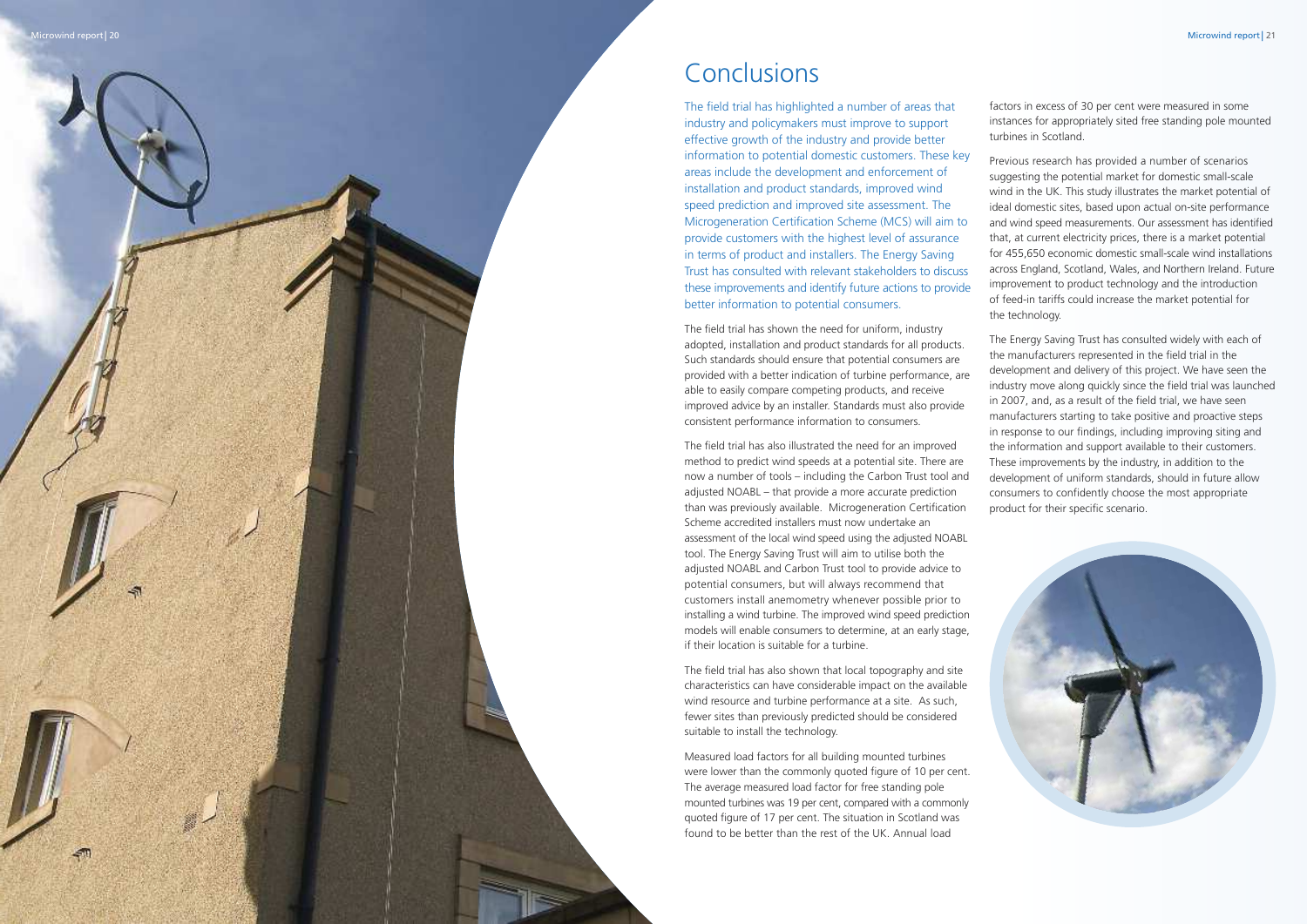# Recommendations for domestic consumers

As a result of the field trial, the Energy Saving Trust has identified a number of recommendations for customers who are interested in purchasing a wind turbine. Customers will be encouraged to contact their local Energy Saving Trust advice centre for more information.

- · Domestic small-scale wind turbines do work and can generate energy and carbon savings – but only when installed properly and sited in a location with an unobstructed and appropriate wind resource.
- · Customers should consider domestic small-scale wind as one option in a potential suite of microgeneration technologies, and only after they have maximised the energy efficiency of their home.
- · Suitable sites can expect to sell excess electricity back to the grid, decreasing the payback time. Payback should improve further once a national feed-in tariff scheme is adopted. Current 'buy-back' rates are available from the Energy Saving Trust's website<sup>16</sup>.
- . Wind speeds are difficult to predict and highly variable. New prediction tools are improved, but the Energy Saving Trust recommends that, where practicable, potential customers install anemometry to determine their average wind speed over at least three months.
- Customers are advised to always utilise products and installers certified under the Microgeneration Certification Scheme.
- Customers should be aware that a number of manufacturers' performance claims are not yet standardised or comparable. Manufacturers have been supportive of the field trial and have proactively taken steps to improve site identification and support to customers.
- . The introduction of improved product and installation standards will mean that information from specific products is easily comparable. Once introduced, potential customers should only consider products that comply with these standards.
- . The Energy Saving Trust advice network is able to provide advice to customers to help them determine if a wind turbine may be the right choice. To contact your local **Energy Saving Trust advice centre call 0800 512 012.**